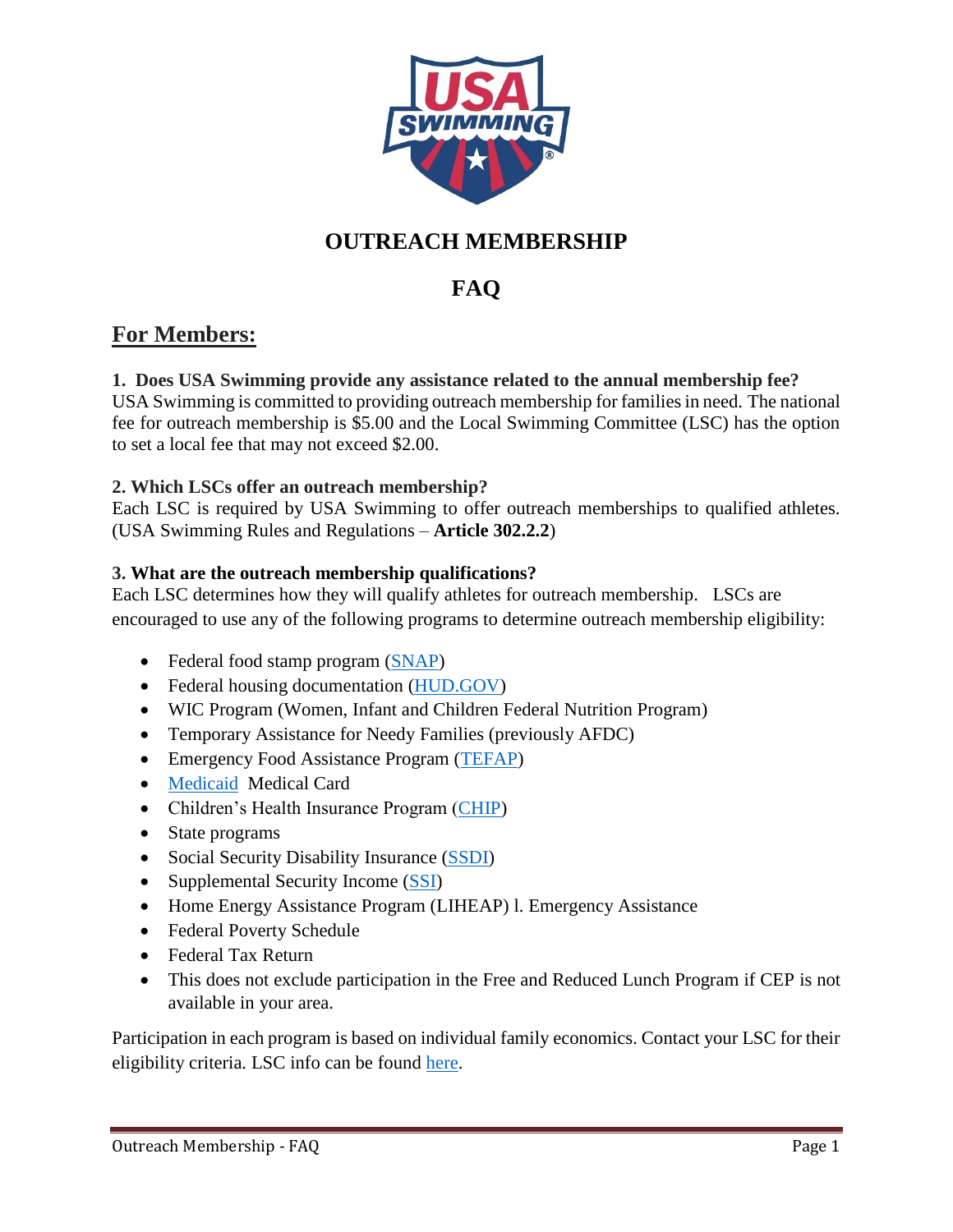# **4. What paperwork do I need to fill out to register as outreach?**

You will need to fill out a USA Swimming Outreach registration application. It can be found on your LSC website with the other USA Swimming registration applications.

# **5. What else do I need to submit for the outreach membership?**

Your LSC may require you to submit verification of the criteria they specify.

# **6. To whom do I submit the necessary paperwork (including paperwork for athletes that are homeschooled and/or in foster care, etc.)?**

Complete an Outreach Athlete registration form and send it with the supporting paperwork to your club registrar. Athletes who do not belong to a club may send the application and paperwork to the LSC Registrar.

#### **7. If I am concerned about privacy, is there a way to send the information confidentially?**

Most LSC's will allow you to hand deliver documents. For more information please contact your LSC to discuss what alternate delivery options are available for you and for a list of outreach programs (scholarships, reduced fees, etc.).

# **8. How often do I need to register for the outreach membership?**

Outreach memberships are renewed annually.

#### **9. I can't find information on outreach membership on the LSC website.**

Contact your LSC Diversity and Inclusion Chair or your LSC Registrar for outreach information. Contact information for members of your local leadership can be found on your LSC website.

#### **10. How does outreach membership fit into seasonal and year-round swimming?**

The outreach membership is a year-round membership, but at a reduced cost. It is not a seasonal membership.

#### **11. Who is responsible for handling registration of outreach memberships - USA Swimming or the LSC?**

All membership registrations are handled by the LSC, not the USA Swimming National office.

#### **12. I have a disabled son/daughter do they qualify for the outreach membership?**

It depends on your LSC. Some LSC's do allow athletes with disabilities to apply for outreach, while others do not.

#### **13. Where is information about the outreach membership on USA Swimming's website?** [usaswimming.org/outreach](http://www.usaswimming.org/outreach)